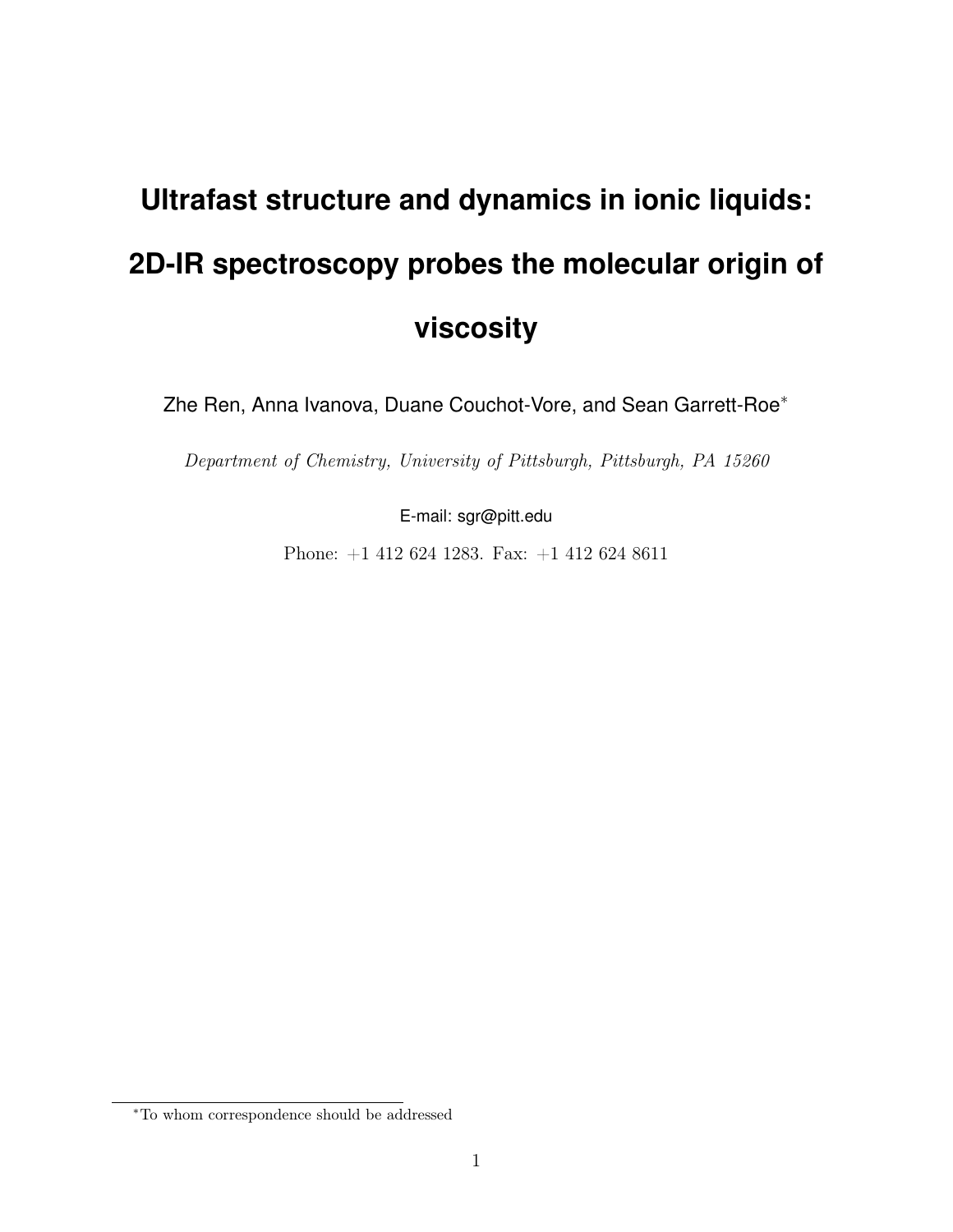## Water content

The water content in all samples was similarly low for all 2D-IR and viscosity measurements. Water content was measured before and after the laser experiments by FTIR spectroscopy. The peak absorbance of the H2O OH stretching-band was used as a vibrational marker of water contamination. In all experiments for all samples the water concentration was determined to be no greater than 150 ppm.



Figure 1: Determination of water content in the 2D-IR experiments by FTIR spectroscopy. a) FTIR of  $[C_4C_1im][NTf_2]$  shows a nearly flat region in the range of the OH stretch (arrow). b) The OH stretch intensity  $[C_4C_1im][NT_2]$  before (red) and after (blue) the 2D-IR experiments was fit by nonlinear least squares to determine the maximum absorbance consistent with H<sub>2</sub>O. The 7 mOD absorption corresponds to 90 ppm H<sub>2</sub>O. c) FTIR of  $[C_4C_1C_1^2$ im][NTf<sub>2</sub>] also shows a nearly flat region in the range of the OH stretch (arrow). d) The OH stretch intensity  $[C_4C_1im][NTf_2]$  before (red) and after (blue) the 2D-IR experiments was used to determine the maximum absorbance consistent with the presence of  $H_2O$ . The 12 mOD absorption corresponds to 140 ppm  $H_2O$ .

The OH-stretching band was fit by nonlinear least squares to OH-stretch of a ∼1 wt % water loaded sample to determine the peak absorption consistent with the presence of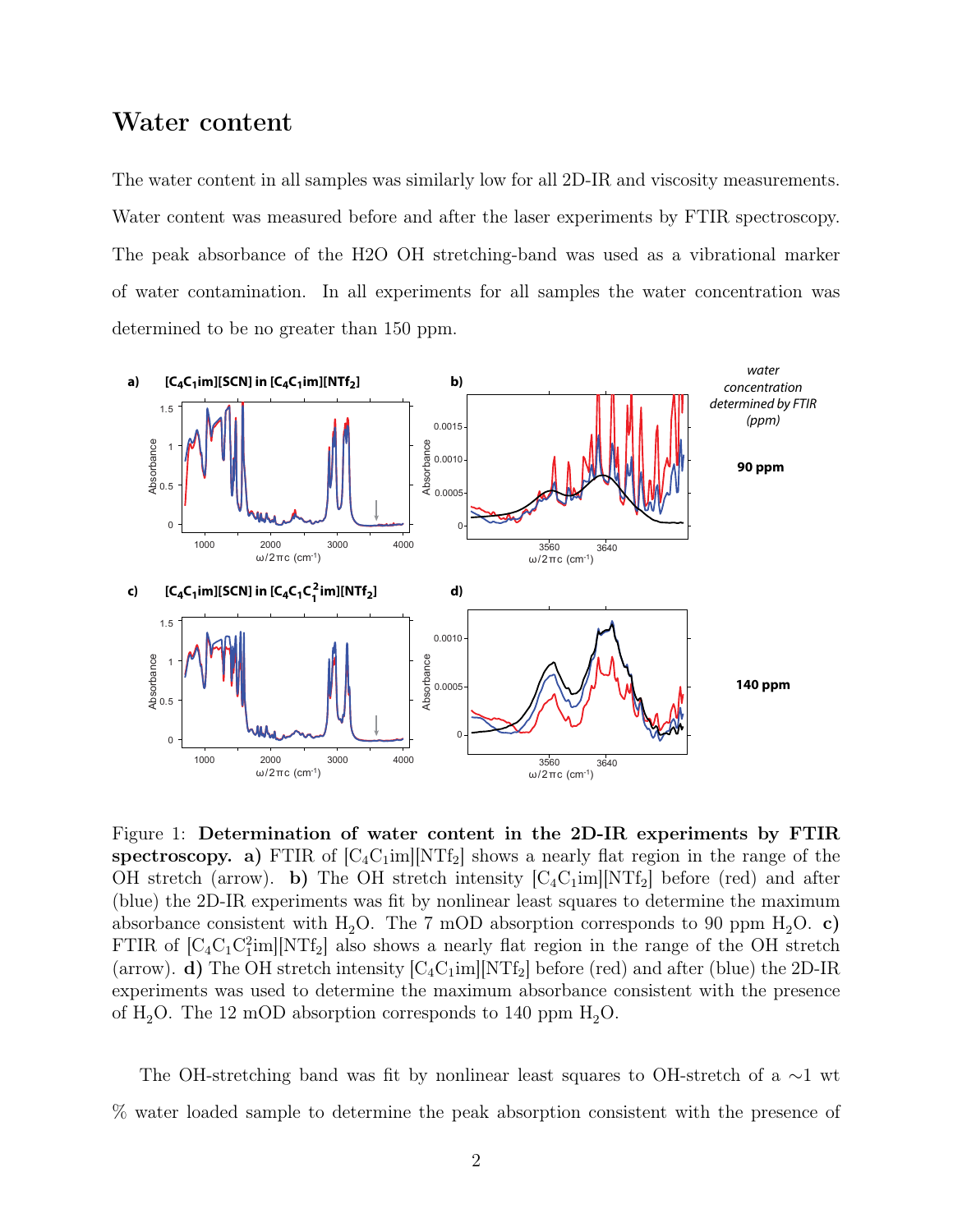water. The peak OD was converted to concentration using the molar extinction of water  $100 \text{ M}^{-1} \text{cm}^{-1}$  (Venyaminov and Prendergast Analytical Biochemistry 248, 234 (1997)). For the  $[C_4C_1C_1^2$ im][NTf<sub>2</sub>], the peak absorption was 12 mOD, and that gives a total weight of water per liter  $= 0.20 \text{ g/L}$ . This number is then divided by the density of the IL, which is 1.44 kg/L (assuming it to be the same density as  $[C_4C_1im][NTf_2]$  as no literature value was found), and gives a weight fraction of  $1.4 \times 10^{-4} = 140$  ppm.

For the  $[C_4C_1im][NTf_2]$ , the peak absorption was 7 mOD, and that gives a total weight of water per liter of 0.13 g/L. This number is then divided by the density of the IL, which is 1.44 kg/L, which and gives weight fraction of  $9 \times 10^{-5} = 90$  ppm.

Water content was also determined by Karl Fischer titration before the viscosity measurements. We determined the water content to be in the range of 140 to 230 ppm for the [C4C1C1<sup>2</sup>im][NTf2] samples and in the range of 160 to 280 ppm for  $[C_4C_1C_1^2$ im][NTf<sub>2</sub>]. On the available instrument, replicate measurements give variation in water content as large as 50 ppm. Even with the error bar associated with the measurement, this determination agrees with the FTIR spectroscopy in magnitude and the trend (slightly higher water in the  $[C_4C_1C_1^2$ im][NTf<sub>2</sub>]).

|      | Table 1: Water content in samples as determined by Karl Fischer titration.    |  |  |  |  |
|------|-------------------------------------------------------------------------------|--|--|--|--|
|      | Multiple runs of the same sample on the same instrument show variation on the |  |  |  |  |
|      | 50 ppm level. Nevertheless all measurements were in the range of $100 - 300$  |  |  |  |  |
| ppm. |                                                                               |  |  |  |  |

| Sample                      | Run | Water (ppm) |
|-----------------------------|-----|-------------|
| $[C_4C_1im][NTf_2]$         |     | 207         |
|                             | 2   | 157         |
| $+30$ mM SCN                |     | 287         |
|                             | 2   | 256         |
| $[C_4C_1C_1^2$ im $[NTf_2]$ |     | 143         |
|                             | 2   | 173         |
| $+30$ mM $[C_4C_1$ im][SCN] | 1   | 227         |
|                             | 2   | 181         |

Water content in the few hundred ppm range is reasonable for our determination of viscosity and dynamics. First, the viscosities that we measure compare very well with literature